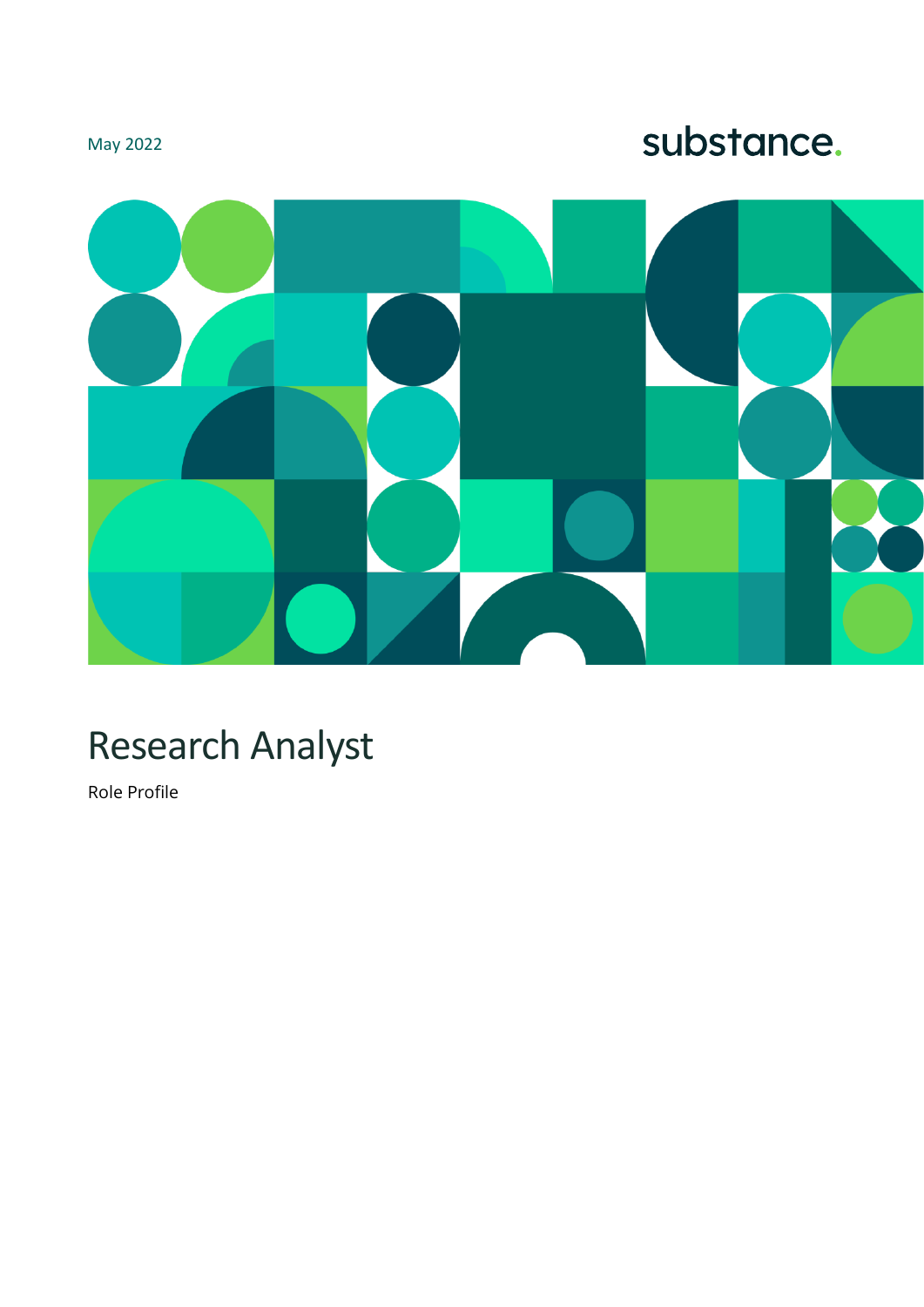Job Title: Research Analyst Reports to: Head of Research Duration: Permanent subject to a 6-month probationary period Start Date: As soon as possible up to end of September 2022 Hours: 37.5 hours per week Salary: £28,000 - £35,000 per year

## Role Profile

### About Substance

Substance is a social research and technology company working to understand the social impact of sport and physical activity, youth development and outdoor recreation. We work with many types of organisations including major charities in youth and sport, local and central government and national and international sports bodies.

Our core team is made up of experienced social researchers, technologists and programme managers, each with their own specialisms. We share an ambition to make organisations that do good have a greater impact.

Substance is based in Manchester but, with flexible working policies, has staff employed all over the UK.

#### Who we work with

- National government departments, such as the Department for Digital, Culture, Media and Sport, Home Office, Department for Education and Department for Food, Environment and Rural Affairs.
- Regional and local government bodies such as the Greater London Authority and the Greater Manchester Combined Authority.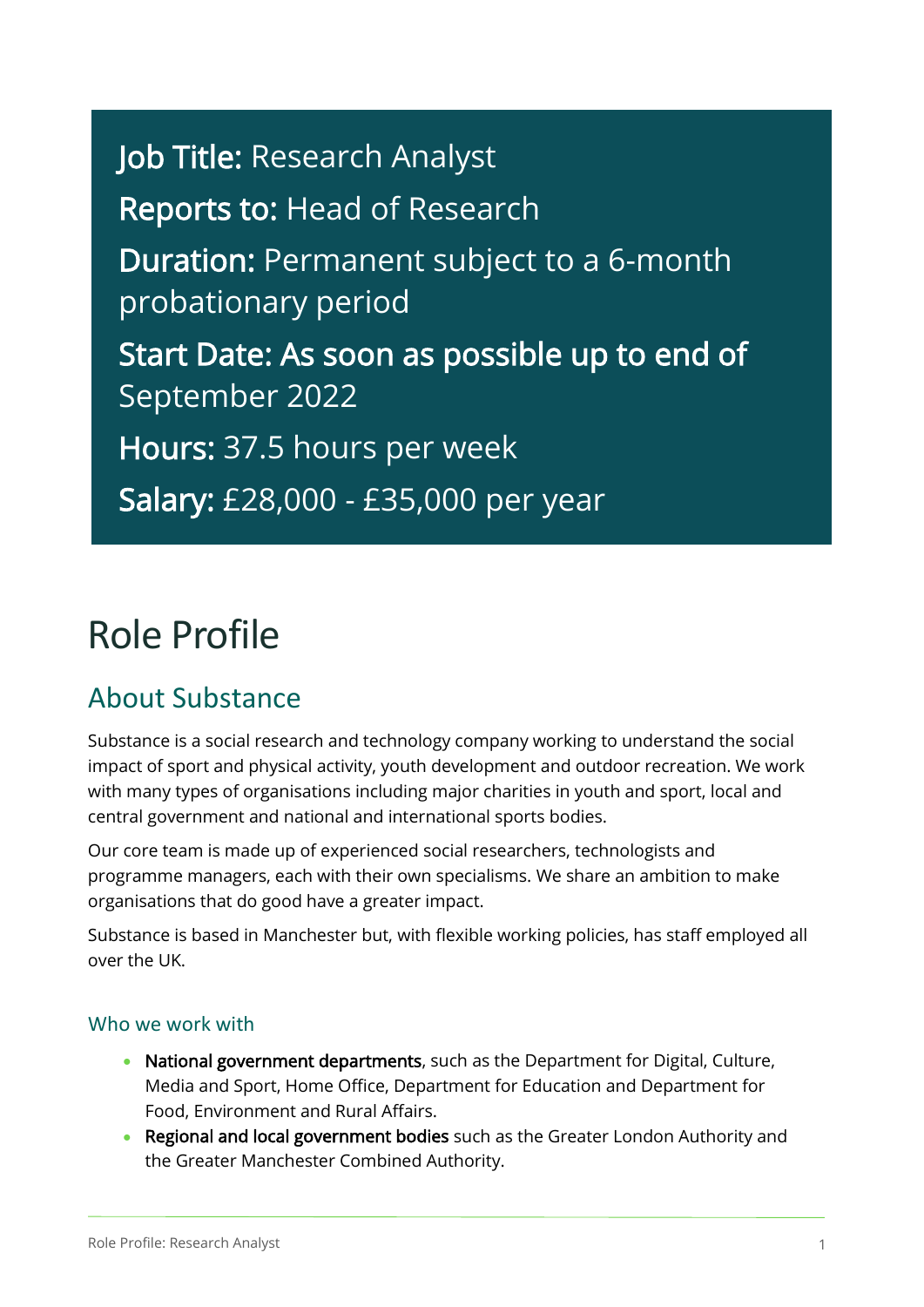- National strategic organisations such as the Environment Agency, Big Issue Invest Premier League Charitable Fund, Big Lottery Fund.
- National charities, such as BBC Children in Need, Wellcome Trust, Royal National Lifeboat Institution, MIND, Groundwork and MyBnk.
- National and international sports bodies including UEFA, national football associations, Sport England, UK Sport, sports clubs and sport for development organisations.
- Local and regional delivery organisations including a range of football club community organisations and other sport for development, health and social organisations and charities.

## Role Purpose

The Research Analyst will help acquire, lead and deliver research projects in close collaboration with our growing research team. We are looking for someone with excellent quantitative and/or qualitative research skills to improve our data gathering and analysis. The successful candidate will have some knowledge of the youth, sport or outdoor recreation sectors and will have the opportunity to collaborate closely with clients, leading some project work. They will undertake research design and deliver research analysis and outputs. They will also be involved in identifying new opportunities and preparing bids. There are excellent opportunities for professional development and progression, and we are looking for someone who can help the team develop.

## Key Competencies

#### Essential

- Postgraduate degree in social science or with similar experience and skills.
- Experience of employment in research setting within a consultancy, university, or other organisation.
- Excellent research skills and experience, including:
	- o Quantitative research design, data gathering and analysis which might include […]

#### And/or

- o Innovative qualitative research, case study and analysis which might include traditional methods (interview, focus groups) or mor innovative approaches (digital/online).
- Ability to manage and organise data and datasets, records of research and adhere to ambitious standards of data security.
- Experience and skills in producing research outputs such as: literature reviews, full research reports, summary reports for a range of audiences, academic publications.
- Excellent communication and people skills with colleagues, clients and organisations including phone, email, social media.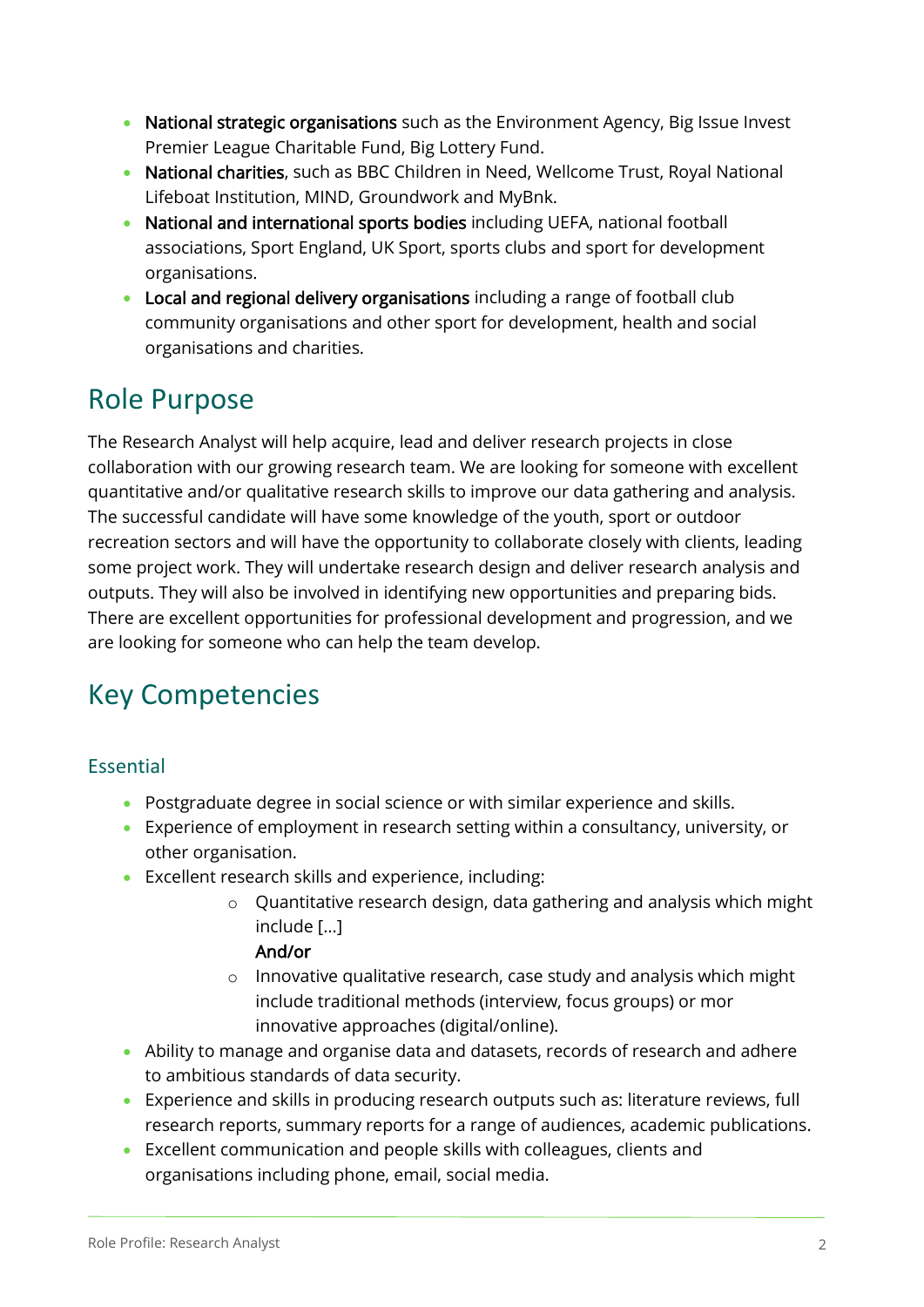• Ability to help publicise and promote research and disseminate findings such as client presentations, conferences etc.

#### Desirable

- Knowledge of/experience in the relevant sectors we work in, with detailed knowledge of at least one of the following:
	- o Youth development.
	- o Youth inclusion and sport/activity.
	- o Sport and physical activity.
	- o Sport for development.
	- o Outdoor recreation.
	- o Complex System Change.
- Experience with the type of client organisation types is very much desirable, along with an ability to be an adaptive learner with willingness to build knowledge.
- History of contributing to business development and winning new work.
- History of publishing research whether in academic or grey literature.
- Experience using social media for research data collection, sentiment analysis, publicising research etc.
- Ability to help manage elements of research projects and team members.
- Experience of conducting Theory of Change exercises and Evaluation Framework design.

### Key Responsibilities

The Research Analyst, will be responsible for:

#### Quantitative data collection

- Designing and setting up quantitative research tools, including online and face to face surveys and recruiting respondents.
- Managing recruitment campaigns, managing and tracking responses.
- Identification of data sets (e.g., population, demographic or social impact data), accessing data and organising and manipulating it for analysis in conjunction with primary research data.
- Organising and preparing primary data to enable analysis.

#### Quantitative and/or Qualitative data analysis

- Designing and delivering analysis of primary and secondary datasets.
- Managing, collating and cleaning data for analysis.
- Undertaking descriptive analysis of datasets and survey results.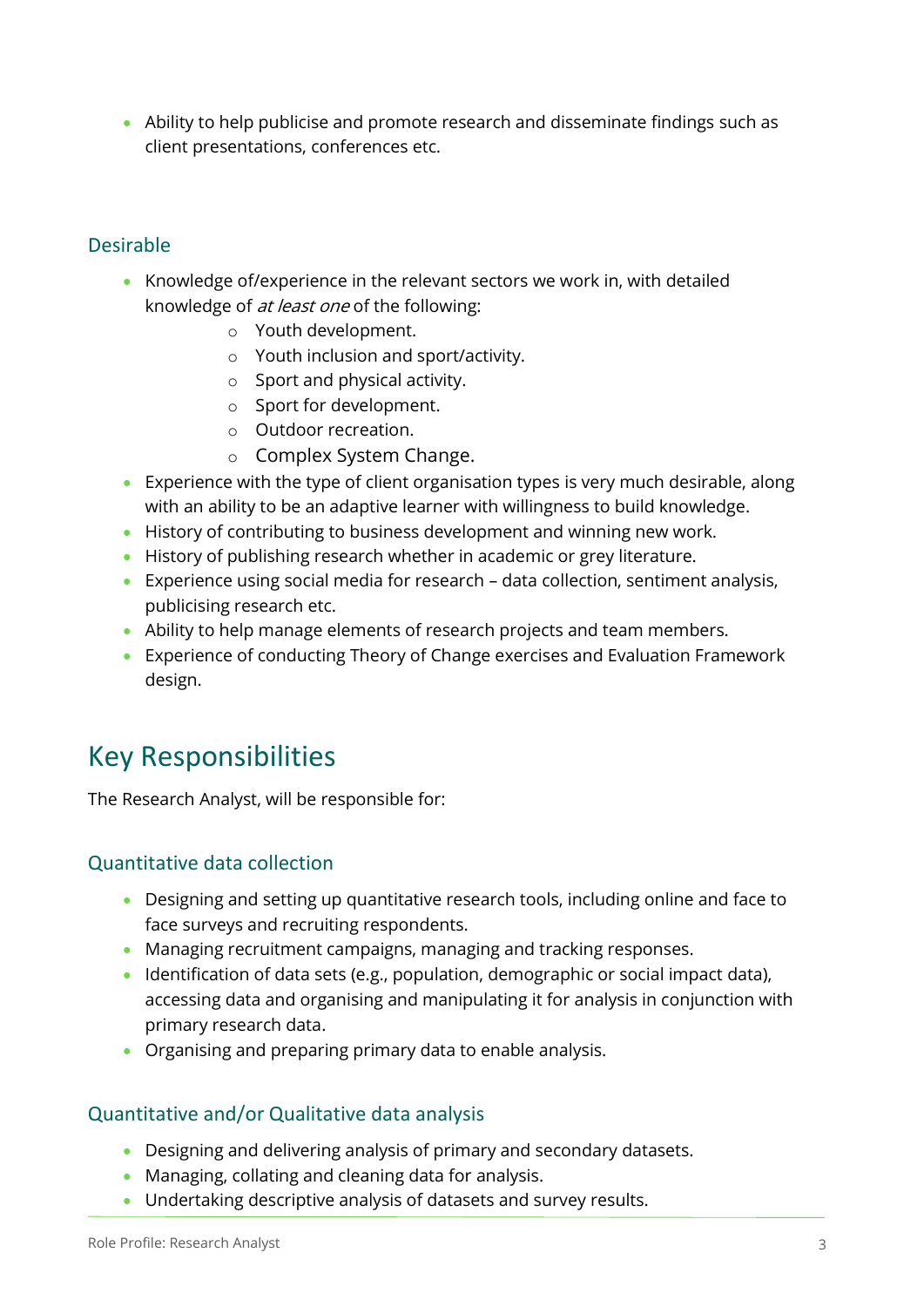• Identifying and conducting appropriate analytical approaches (which might include cross tabulations, regression, T-test, correlation, trends, predictive, cluster, grossing and modelling) and using appropriate software (e.g., Excel, R, Past, SPSS).

#### Qualitative Data Collection

- Undertaking literature good practice reviews and other documentary research.
- Developing interview and focus group schedules, questions and recruitment.
- Collaborating with colleagues in research to arrange interviews, case studies, focus groups and other work.
- Undertaking interviews, focus groups, workshops, case study research.
- Developing and deploying digital/online qualitative data collection techniques

#### Qualitative Analysis

- Designing approaches for qualitative analysis (e.g., coding frameworks) and using appropriate software (e.g., NVivo).
- Preparing qualitative data for analysis.
- Undertaking qualitative research analysis
- Working to identify and develop innovative approaches.

#### Reporting

- Providing initial write-ups from quantitative and qualitative data to support further analysis and reporting.
- Preparing research summaries to inform analysis and reporting.
- Drafting client-facing reports including presentation of data, commentary, analysis, data tables, infographics and mapping, ensuring that they meet requisite branding and content standards.
- Addressing quality issues and comments (internal and external) and implementing content changes.

#### **Consultancy**

• Undertaking client facing consultancy work including delivering Theory of Change and Outcomes Framework workshops and sharing final outputs in a client ready format.

#### Project Management

- Managing specific elements of research projects and some individual projects.
- Consulting with clients.
- Consulting with technical team colleagues, to ensure that tasks are correctly specified, ticketed and monitored.